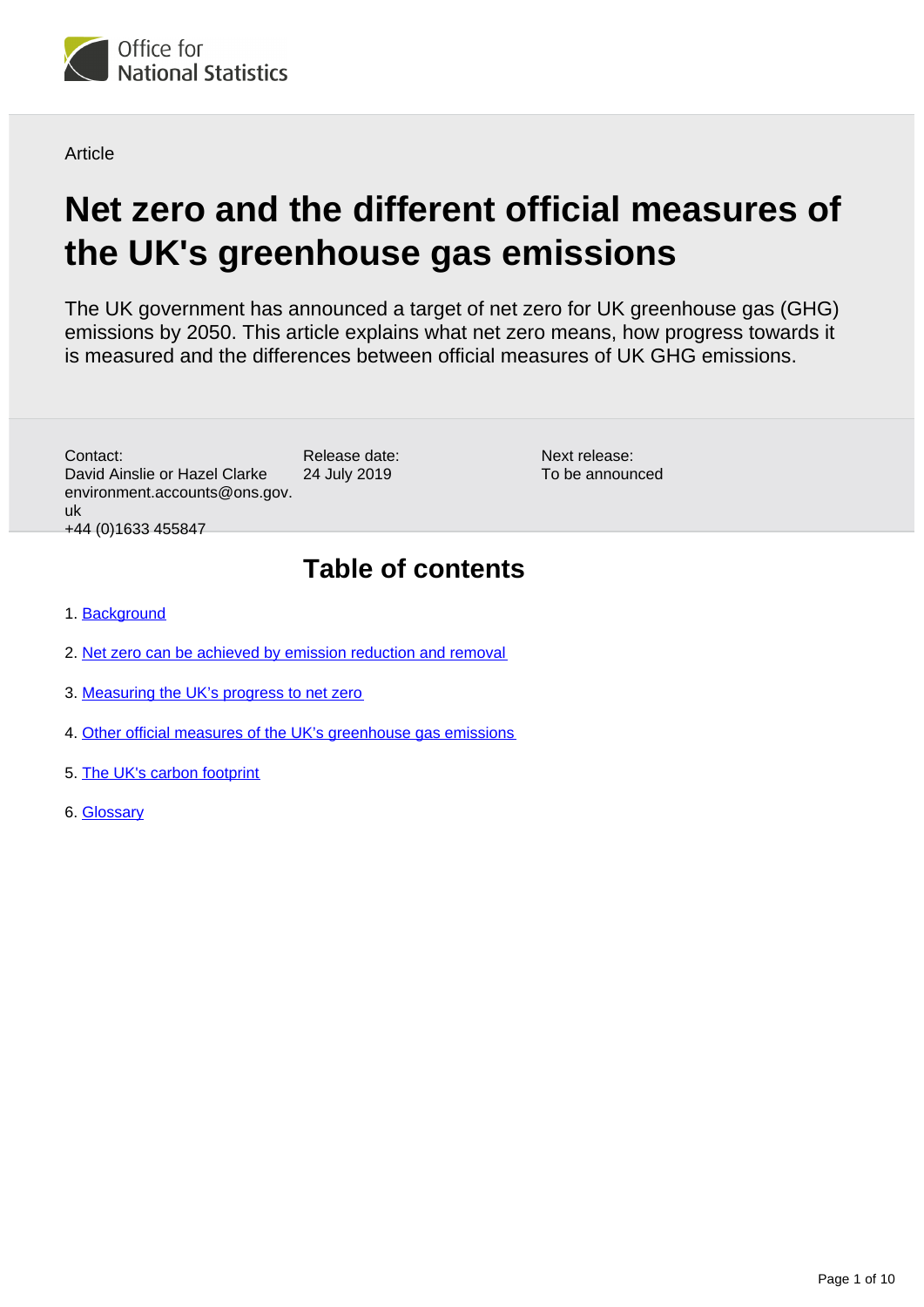## <span id="page-1-0"></span>**1 . Background**

The UK government announced a [target of net zero for UK greenhouse gas \(GHG\) emissions by 2050](https://www.gov.uk/government/news/uk-becomes-first-major-economy-to-pass-net-zero-emissions-law) following recommendations made by the [Committee on Climate Change](https://www.theccc.org.uk/publication/net-zero-the-uks-contribution-to-stopping-global-warming/). This change to legislation came into force on 27 June 2019 and amended the [Climate Change Act 2008](http://www.legislation.gov.uk/uksi/2019/1056/contents/made) target of an 80% reduction in GHG emissions compared with the 1990 levels.

## <span id="page-1-1"></span>**2 . Net zero can be achieved by emission reduction and removal**

Net zero means that the UK's total greenhouse gas (GHG) emissions would be equal to or less than the emissions the UK removed from the environment<sup>1</sup>. This can be achieved by a combination of emission reduction and emission removal.

The continued switch away from coal towards gas and renewable energy by the energy supply industry has resulted in a general reduction in GHG emissions since 1990. Reaching net zero would require continuing to reduce emissions from this industry, households and from other industries, in particular those with the highest associated emissions such as transport, manufacturing and agriculture<sup>2</sup>.

GHG emissions can be removed by the natural environment or by using technologies like carbon capture (usage) and storage (CC(U)S).

The Committee on Climate Change estimate that in 2050 it is likely that somewhere between 75 to 175 million tonnes of carbon dioxide equivalent will need to be removed by CC(U)S annually in order to meet net zero, given it is unlikely that all sources of GHG emissions can be eliminated.

The amount of greenhouse gas removal or emissions possible from the UK's natural environment is dependent on how the UK uses its land and the land's condition. In 2017, an estimated 28 million tonnes of CO2 and other carbon gases were removed by vegetation in the UK<sup>3</sup>. Such removals are included and netted off against the UK' s GHG emissions in the Climate Change Act definition of how GHG emissions are measured.

However, potential GHG emissions from some areas of the UK's natural environment that are not in good condition are currently excluded from the definition. The Centre for Ecology and Hydrology (CEH) have reported estimates of [carbon dioxide emissions from peatland in the UK](https://uk-air.defra.gov.uk/assets/documents/reports/cat07/1904111135_UK_peatland_GHG_emissions.pdf) as 23 million tonnes of carbon dioxide equivalent per year<sup>4</sup>.

#### **Notes for: Net zero can be achieved by emission reduction and removal**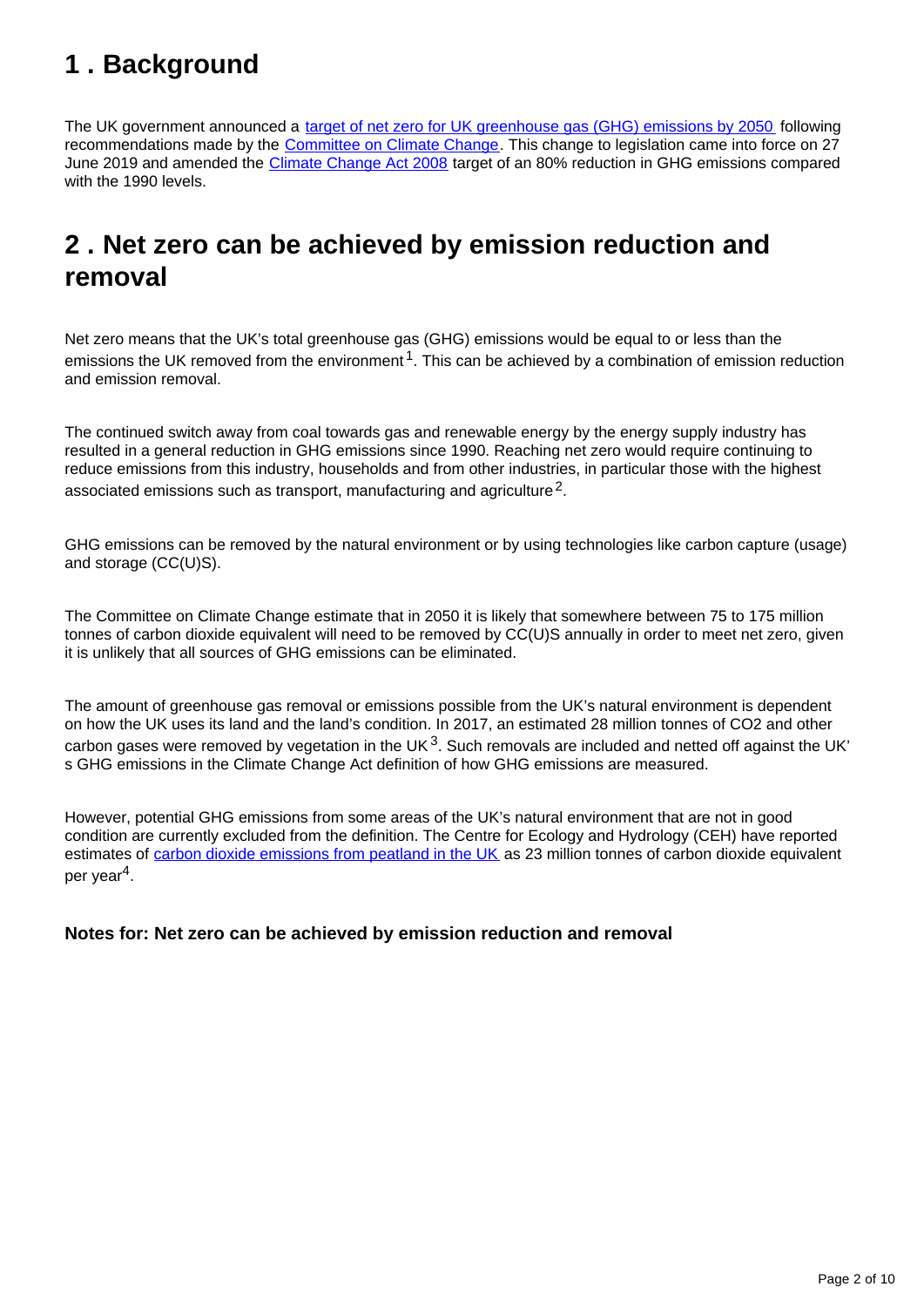- 1. House of Commons library: [Legislating for net zero](https://researchbriefings.parliament.uk/ResearchBriefing/Summary/CBP-8590) and Net zero emissions: a new UK climate change [target?](https://commonslibrary.parliament.uk/insights/net-zero-emissions-a-new-uk-climate-change-target/)
- 2. For further information on progress in reducing UK GHG emissions by different industries and households see Office for National Statistics (ONS): [UK Environmental Accounts: 2019](https://www.ons.gov.uk/economy/environmentalaccounts/bulletins/ukenvironmentalaccounts/2019) or the Committee on Climate Change: [Reducing UK emissions, 2019 progress report to Parliament](https://www.theccc.org.uk/publication/reducing-uk-emissions-2019-progress-report-to-parliament/) .
- 3. Estimates of CO2 and carbon gases removed by vegetation are available within ONS: UK Environmental [Accounts: 2019](https://www.ons.gov.uk/economy/environmentalaccounts/bulletins/ukenvironmentalaccounts/2019). Estimates of other air pollutants removed by vegetation are available in ONS: [UK natural](https://www.ons.gov.uk/economy/environmentalaccounts/bulletins/uknaturalcapital/ecosystemserviceaccounts1997to2015)  [capital: Ecosystem service accounts, 1997 to 2015.](https://www.ons.gov.uk/economy/environmentalaccounts/bulletins/uknaturalcapital/ecosystemserviceaccounts1997to2015)
- 4. Centre for Ecology and Hydrology: [Implementation of an Emissions Inventory for UK Peatlands](https://uk-air.defra.gov.uk/assets/documents/reports/cat07/1904111135_UK_peatland_GHG_emissions.pdf). Peatlands are rich carbon stores, which have gradually pulled carbon in from the atmosphere over thousands of years. In near natural condition peatland can continue to slowly absorb carbon over the long-term. However, when peatlands are not left in good condition these long-term carbon stores relatively rapidly return that carbon to the atmosphere.

## <span id="page-2-0"></span>**3 . Measuring the UK's progress to net zero**

Estimates of the UK's greenhouse gas (GHG) emissions, published by the Department for Business, Energy and Industrial Strategy (BEIS), are used as the baseline for monitoring the Climate Change Act net zero target.

These estimates, known as territorial and which are production-based estimates, include GHG emissions or removals from:

- businesses based in the UK regardless of where in the world they are registered
- the activities of people that live in the UK as well as non-UK visitors
- land such as forest, crop or grazing land

They exclude emissions or removals from:

- international air travel
- international shipping
- UK residents abroad
- UK Crown dependencies and overseas territories
- the burning of biomass such as wood, straw, biogases and poultry litter for energy production
- land such as peatland
- the production of goods and services that the UK imports from other countries

Estimates on this basis were originally required under the international [Kyoto protocol](http://unfccc.int/kyoto_protocol/items/2830.php) with the UK legally bound to meet a target of reducing 1990 territory-based emissions by 12.5% by 2012. The UK government subsequently legislated to reduce GHG emissions to 80% of 1990 levels by 2050 in the Climate Change Act 2008.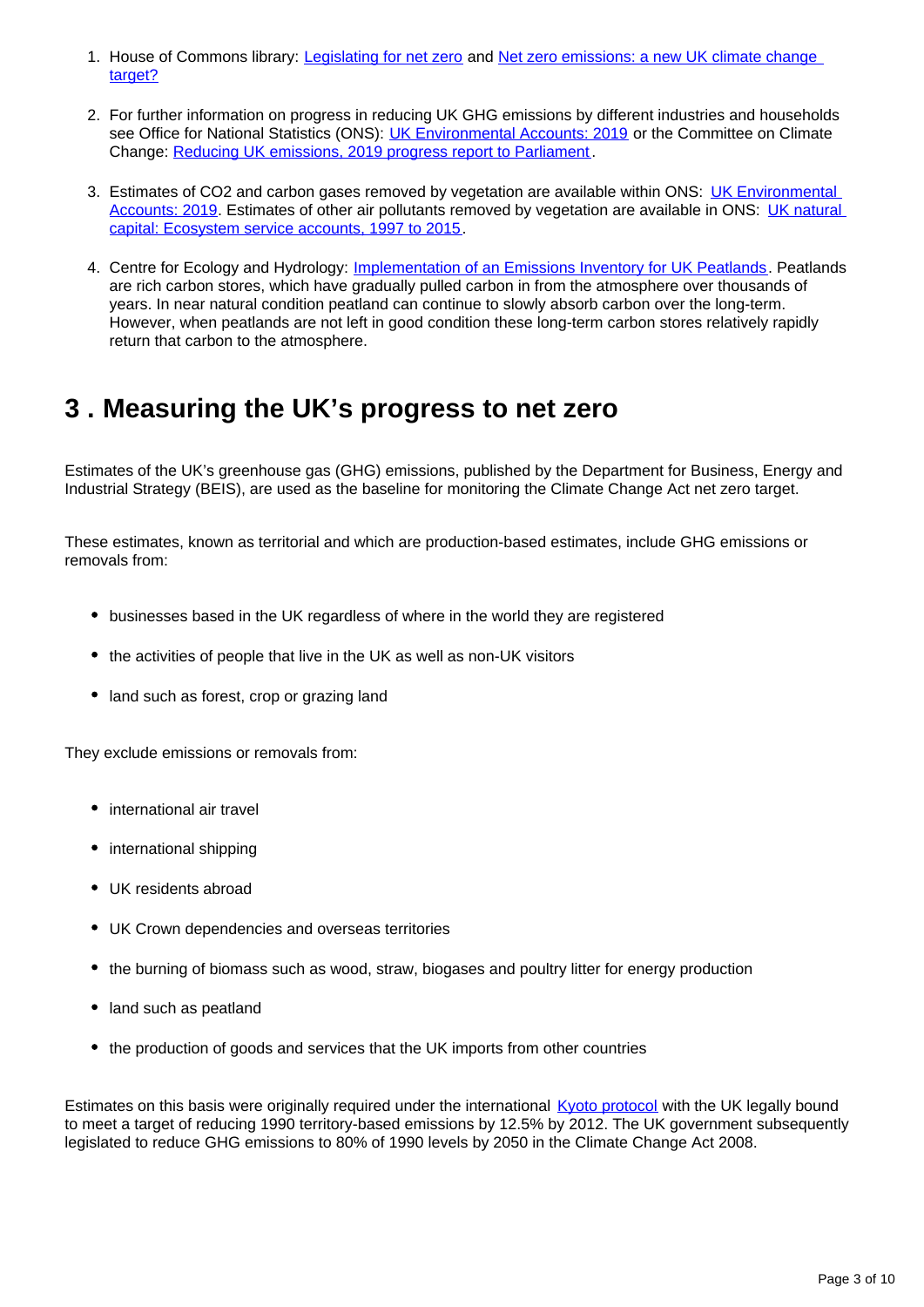[The Paris Agreement](https://unfccc.int/process-and-meetings/the-paris-agreement/the-paris-agreement) in 2016 did not set legally binding targets. Signatory countries (including the UK), agreed to plan, determine and report on how they would help keep the increase in global average temperature to less than 1.5 degrees above pre-industrial era levels.

Figure 1 shows progress towards net zero GHG emissions on the current Climate Change Act basis. In 2017, the UK emitted 460 million tonnes of carbon dioxide equivalent, compared with 794 million tonnes of carbon dioxide equivalent in 1990.

#### **Figure 1: Net greenhouse gas emissions on a Climate Change Act basis were 460 million tonnes in 2017**

#### **Net greenhouse gas emissions on a Climate Change Act basis, UK, 1990 to 2017**

Figure 1: Net greenhouse gas emissions Net emissions Climat Reducing net emission Act basis were 460 million **tommes** in 2017 75 to 175 million tonn emissions removal by<br>Net greenhouse gas emissions on a Climate Change Act basis, UK, 1990 to pold and storage a the Committee on Clii



**Source: Department for Business, Energy and Industrial Strategy, Ricardo Energy and Environment**

## <span id="page-3-0"></span>**4 . Other official measures of the UK's greenhouse gas emissions**

The UK is required to report its estimated greenhouse gas (GHG) emissions on a range of different bases in order to fulfil a wide range of international agreements.

Figure 2 shows how other official estimates of the UK's GHG emissions in 2016 (the latest year for which data are available on all bases) differ from the Climate Change Act-based estimate.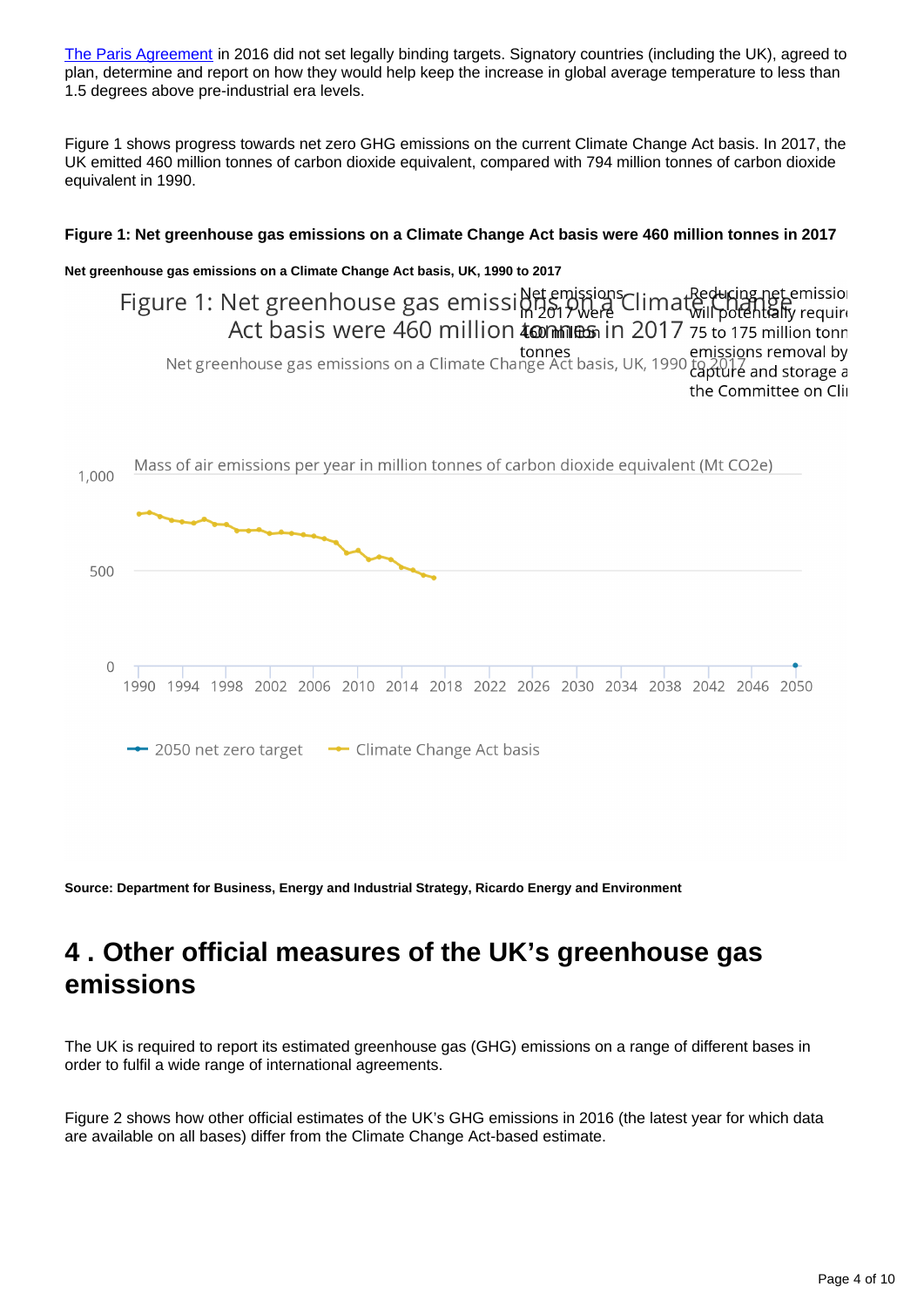Estimates of the UK's GHG emissions in 2016 ranged from a minimum of 473 million tonnes of carbon dioxide equivalent on a Climate Change Act basis, to a maximum of 784 million tonnes of carbon dioxide equivalent on a footprint basis.

Each official measure has differences in what is included and excluded in their totals. When international agreements were put in place requiring estimates on these bases, exclusions were sometimes made due to data sources being unavailable or in development (for example, emissions from peatland) and/or their measurement was not internationally agreed upon (for example, emissions from international shipping or air travel). Both international and domestic agreements may be updated in future as our ability to measure sources of GHG emissions increases.

#### **Figure 2: Estimates of the UK's greenhouse gas emissions range from 473 to 784 million tonnes of CO2 equivalent in 2016**

**Official estimates of greenhouse gas emissions according to different domestic and international bases, UK, 2016**

### Figure 2: Estimates of the UK's greenhouse gas emissions range from 473 to 784 million tonnes of CO2 equivalent in 2016

Official estimates of greenhouse gas emissions according to different domestic and international bases, UK, 2016



**Source: Office for National Statistics – UK Environmental Accounts, Department for Business, Energy and Industrial Strategy, Department for Environment, Food and Rural Affairs, University of Leeds, Committee on Climate Change, Ricardo Energy and Environment**

**Notes:**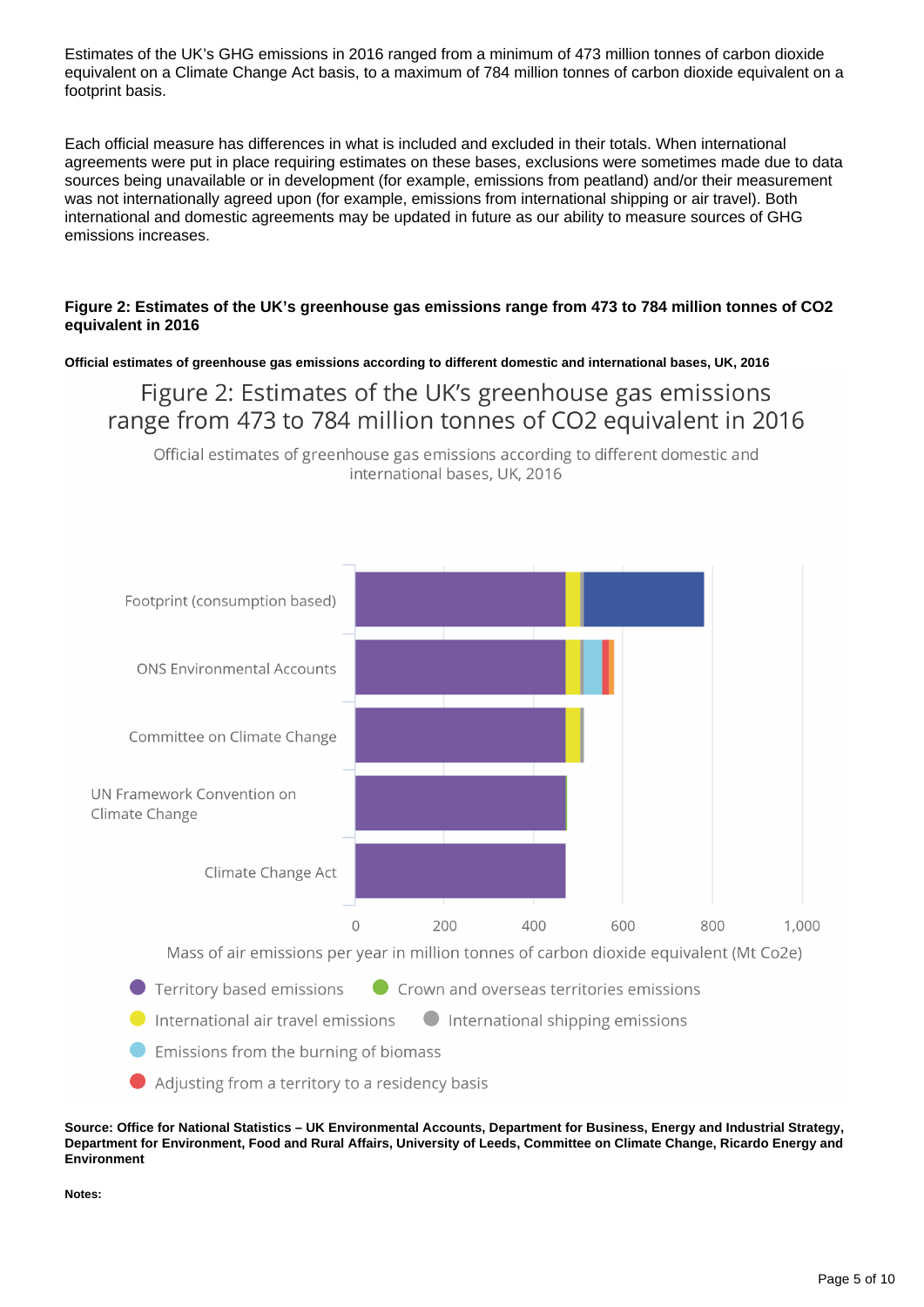- 1. Territory-based emissions include emissions released in the UK by tourists and foreign transport operations and exclude the emissions of UK residents abroad. Similarly, they include emissions from businesses based in the UK but registered abroad, but exclude those from businesses registered in the UK but based abroad.
- 2. Territory-based emissions from Crown dependencies of Guernsey, Jersey and the Isle of Man. Territory based emissions from the UK's overseas territories of Gibraltar, the Falkland Islands, the Cayman Islands, Montserrat and Bermuda.
- 3. Emissions relating to international air travel and shipping are included as explanatory memorandum items for both UNFCCC reporting and the Climate Change Act, but are not currently formally included in their targets. There is currently no international agreement on how to allocate such emissions to individual countries or measure such emissions in a robust manner.
- 4. Emissions from the burning of biomass includes burning of wood, straw, biogases and poultry litter for energy production.
- 5. Residency-based estimates include the emissions of UK residents based abroad but exclude emissions released in the UK by tourists and foreign transport operations. Similarly, they include emissions from businesses registered in the UK but based abroad and exclude those from businesses based in the UK but registered abroad. This basis allows comparability with the international United Nations System of National Accounts (SNA) and System of Environmental Economic Accounting (SEEA).
- 6. Footprint estimates are calculated on a consumption basis and provide estimates of emissions associated with the consumption of goods and services by households within the UK. They include estimates of emissions associated with each stage of the supply chain for those goods and services, irrelevant of whether or not their production process occurs within the UK.
- 7. Theoretically, footprint-based estimates of net imported emissions (emissions associated with imports minus emissions associated with exports) should be the same as the difference between the total footprint estimate of 784 Mt CO2e and the territorial-based (including aviation and shipping) estimate of 515 Mt CO2e. However, in practice, the different approaches used to calculate these estimates mean that they make different assessments of the emissions resulting from UK production for UK consumption.
- 8. Footprint estimates are classified as Experimental Statistics and are subject to uncertainty. The methodology used to produce them is subject to ongoing review and refinement.
- 9. ONS Environmental Accounts air emissions bridging tables provide further detail of the relationship between the estimates of emissions provided in this figure.
- 10. Sub-totals may not sum to totals due to rounding.

## <span id="page-5-0"></span>**5 . The UK's carbon footprint**

Estimates of the UK's greenhouse gas (GHG) emissions known as the carbon footprint are calculated on a consumption basis and published by [the Department for Environment, Food and Rural Affairs \(Defra\).](https://www.gov.uk/government/statistics/uks-carbon-footprint)

They provide estimates of UK GHG emissions based on the consumption of all goods and services by households within the UK. They include estimates of emissions associated with each stage of the supply chain for those goods and services, irrelevant of whether or not their production process occurs within the UK. They therefore include emissions associated with what the UK imports but exclude emissions associated with UK exports.

The UK's carbon footprint is classed as an [Experimental Statistic](https://www.ons.gov.uk/methodology/methodologytopicsandstatisticalconcepts/guidetoexperimentalstatistics) due to inherent uncertainties in the estimates produced. The methodology used to produce them is subject to ongoing review and refinement.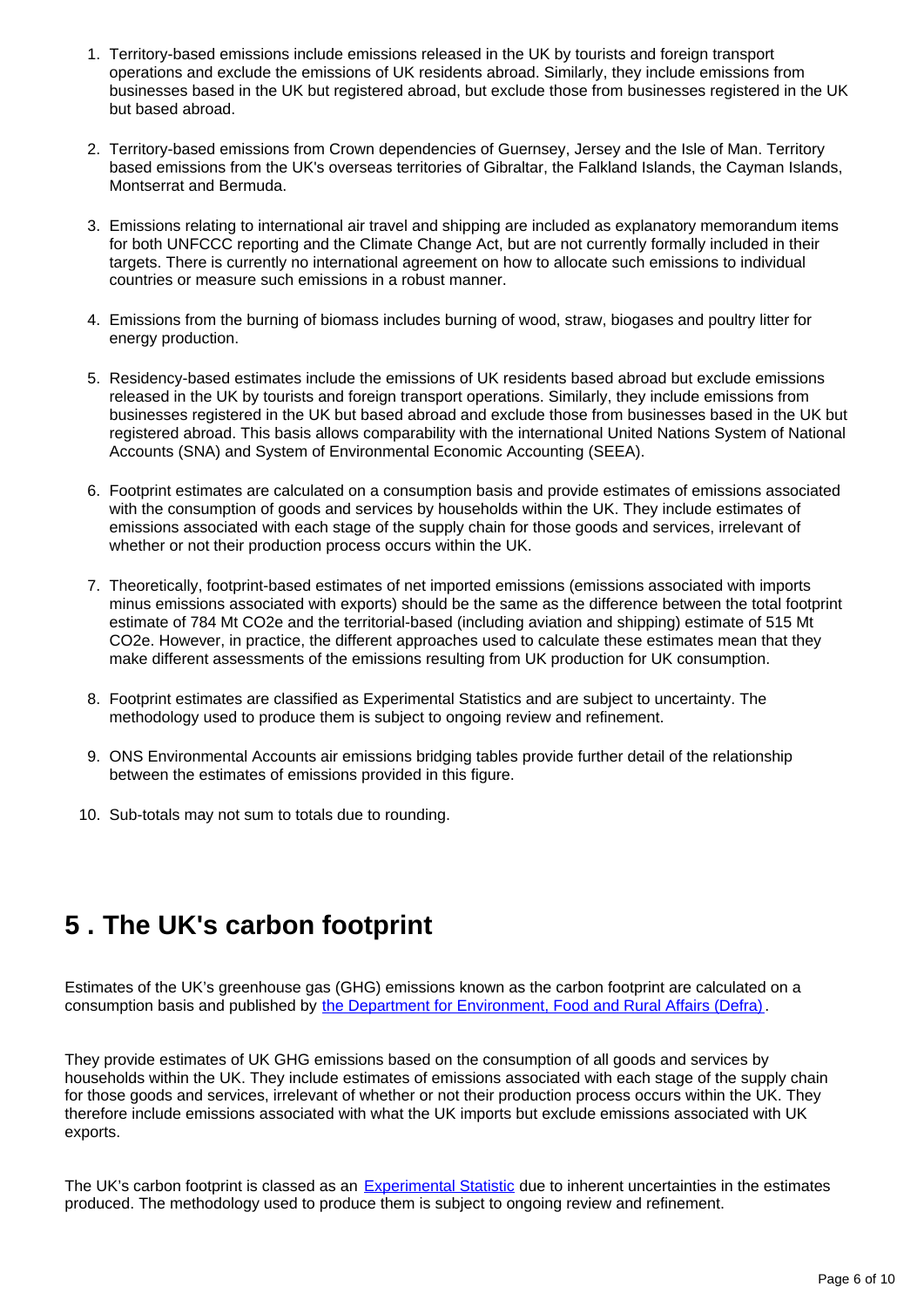#### **Figure 3: Estimates of UK greenhouse gas emissions on a footprint (consumption) basis have fallen more slowly than estimates on other basis**

**Greenhouse gas emissions on a Climate Change Act, Environmental Accounts and Footprint basis: UK, 1990 to 2017**

### Figure 3: Estimates of UK greenhouse gas emissions on a footprint (consumption) basis have fallen more slowly than estimates on other basis

Greenhouse gas emissions on a Climate Change Act, Environmental Accounts and Footprint basis: UK, 1990 to 2017



**Source: Office for National Statistics – UK Environmental Accounts, Department for Business, Energy and Industrial Strategy, Department for Environment, Food and Rural Affairs, University of Leeds, Ricardo Energy and Environment**

**Notes:**

- 1. Footprint estimates are classified as Experimental Statistics and are subject to uncertainty. The methodology used to produce them is subject to ongoing review and refinement.
- 2. ONS Environmental Accounts air emissions bridging tables provide further detail of the relationship between the different estimates of emissions provided in this figure.

Figure 3 shows the greenhouse gas footprint basis provides notably the biggest estimate of the UK's GHG emissions. This is due to this basis being the only one that includes emissions generated during the production of goods and services imported by the UK.

Whilst the carbon footprint estimate has decreased 9% from 1997 to 2016, emissions on a Climate Change Act (territorial, production-based) have decreased 36% and emissions on the environmental accounts (residency, production-based) have decreased 27%.

The smaller percentage reduction in the carbon footprint estimates over this period may reflect the UK economy moving further from a manufacturing base to a services base with a greater dependence on imports and their associated emissions. Such a measure highlights the global considerations necessary when considering the UK's contribution to climate change.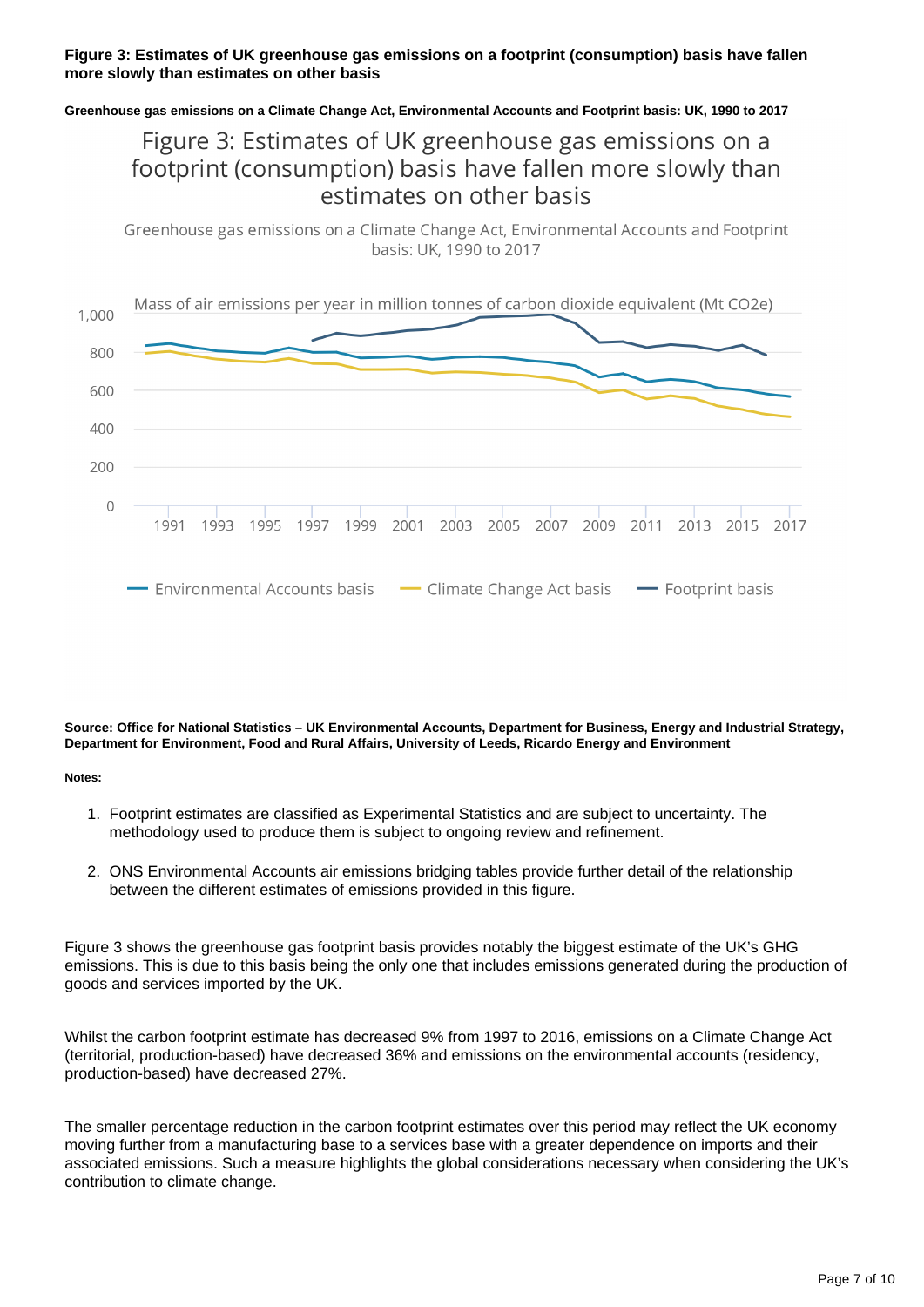## <span id="page-7-0"></span>**6 . Glossary**

### **Bioenergy with carbon capture and storage (BECCS)**

Process of capturing and storing carbon emissions from burning biomass.

#### **Biomass**

Plant or animal material used as a fuel.

#### **Carbon budgets**

Under the Climate Change Act 2008, the UK government must set five-yearly carbon budgets, 12 years in advance, from 2008 to 2050. The government is required to consider the advice of the Committee on Climate Change when setting these budgets.

Carbon budgets restrict the amount of greenhouse gas the UK can legally emit in a five-year period. The UK is currently in the third carbon budget period (2018 to 2022). There are powers under the Climate Change Act to "borrow" or "bank" amounts from one budgetary period to another. This allows the government to increase the budget by borrowing up to 1% from the succeeding period, which is consequently reduced by the amount borrowed. Conversely, if it has a surplus in a budgetary period, it can carry all or some of it forward to the next period.

#### **Carbon capture (usage) and storage (CC(U)S)**

CC(U)S processes remove carbon dioxide that would otherwise be emitted from fossil fuel power stations and other industrial processes and transport it for alternative usage or permanent underground storage. In November 2018, the government published a [Carbon Capture, Usage and Storage Action Plan.](https://www.gov.uk/government/publications/the-uk-carbon-capture-usage-and-storage-ccus-deployment-pathway-an-action-plan)

#### **Committee on Climate Change**

The (UK) Committee on Climate Change is an independent, statutory body established under the Climate Change Act 2008. The purpose of the CCC is to advise the UK government and devolved administrations on emissions targets and report to Parliament on progress made in reducing greenhouse gas emissions and preparing for climate change.

#### **Conference of the Parties (COP)**

Annual negotiations of the parties involved in the United Nations Framework Convention on Climate Change (UNFCCC).

#### **Emissions Trading System (ETS)**

Emissions trading, as set out in Article 17 of the Kyoto Protocol, allows countries that have emission units to spare – emissions permitted them but not "used" – to sell this excess capacity to countries that are over their targets.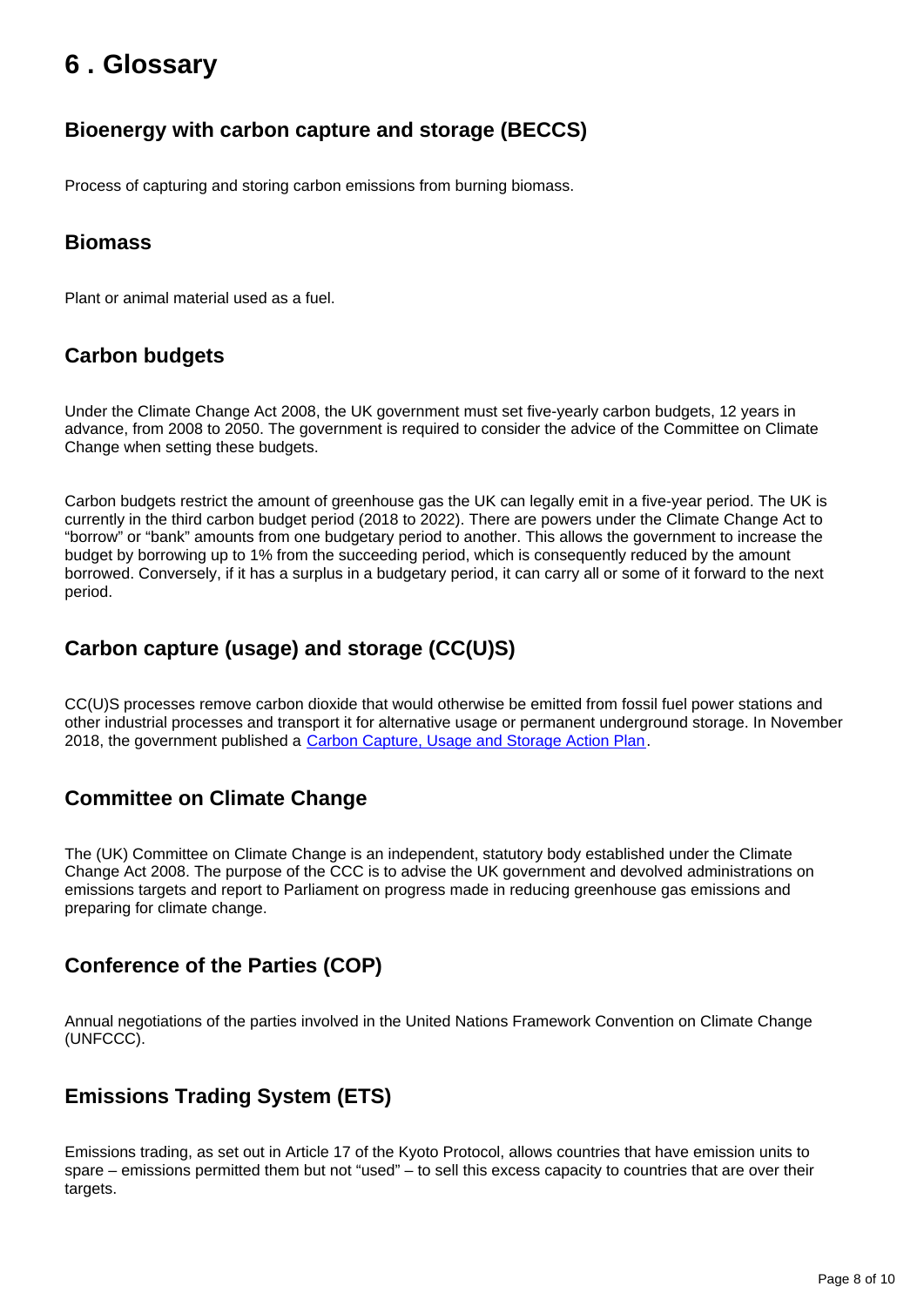### **Footprint (consumption-based) emissions estimates**

Measure emissions based on the consumption of all goods and services by households within the UK. They include estimates of emissions associated with each stage of the supply chain for those goods and services, irrelevant of whether or not their production process occurs within the UK. They therefore include emissions associated with what the UK imports but exclude emissions associated with UK exports.

### **Greenhouse gases (GHG)**

Greenhouse gases per the Kyoto protocol are: Carbon dioxide (CO2), Methane (CH4), Nitrous Oxide (N2O), Hydro-fluorocarbons (HFC), Perfluorocarbons (PFC), Nitrogen Trifluoride (NF3) and Sulphur Hexafluoride (SF6).

#### **Intergovernmental Panel on Climate Change (IPCC)**

The IPCC is the United Nations body for assessing the science related to climate change.

### **Kyoto protocol**

The Kyoto Protocol, adopted in Kyoto, Japan, in 1997, came into force on 16 February 2005 and involved 37 industrialised countries and the European Union. It committed them to reducing their greenhouse gas emissions by an average of 5% against 1990 levels, over the 2008 to 2012 period. At the 2012 United Nations Climate Change Conference, there was an agreement to extend the life of the Kyoto Protocol until 2020.

#### **Net zero**

The government target for at least a 100% reduction of greenhouse gas emissions (compared with 1990 levels) in the UK by 2050. This can be achieved by a combination of emission reduction and emission removal.

#### **Paris Agreement**

On 12 December 2015, parties to the United Nations Framework Convention on Climate Change reached agreement to combat climate change and to accelerate and intensify the actions and investments needed for a sustainable low carbon future. The Paris Agreement's central aim is to strengthen the global response to the threat of climate change by keeping a global temperature rise this century well below 2 degrees Celsius above pre-industrial levels and to pursue efforts to limit the temperature increase even further to 1.5 degrees Celsius.

#### **Production-based emissions estimates**

Measure emissions by looking at emissions produced by UK residents and UK-registered businesses for the residency-based estimate or produced within the UK's borders for the territorial estimate. They include emissions associated with exports but exclude emissions associated with imported goods and services